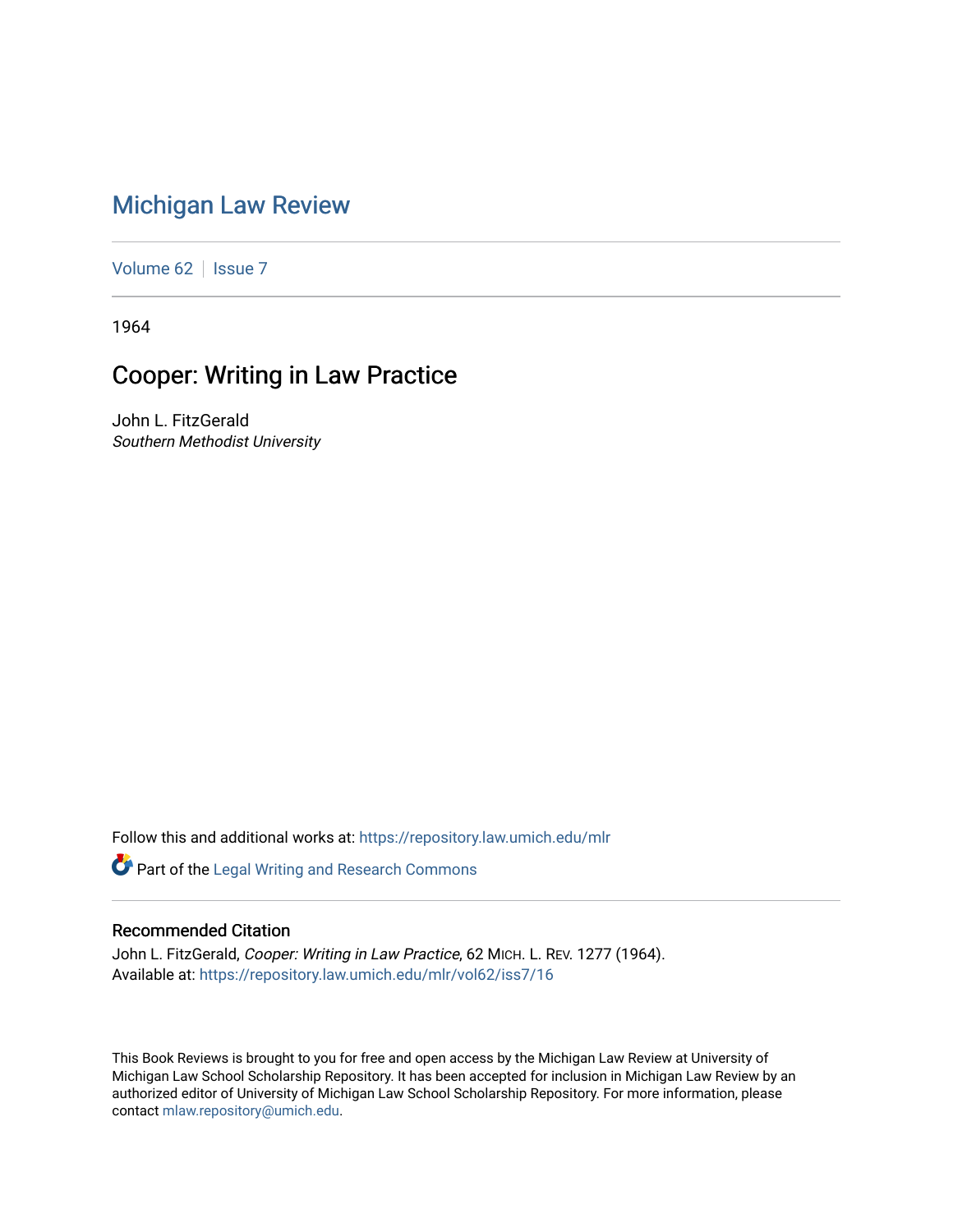WRITING IN LAw PRACTICE. By *Frank E. Cooper.* Indianapolis: Bobbs-Merrill. 1963. Pp. xix, 527. \$10.00.

*Writing in Law Practice* is an extensive revision of Professor Cooper's earlier book, *Effective Legal Writing.* Every chapter has been reworked substantially, and through revision and expansions of writing assignments,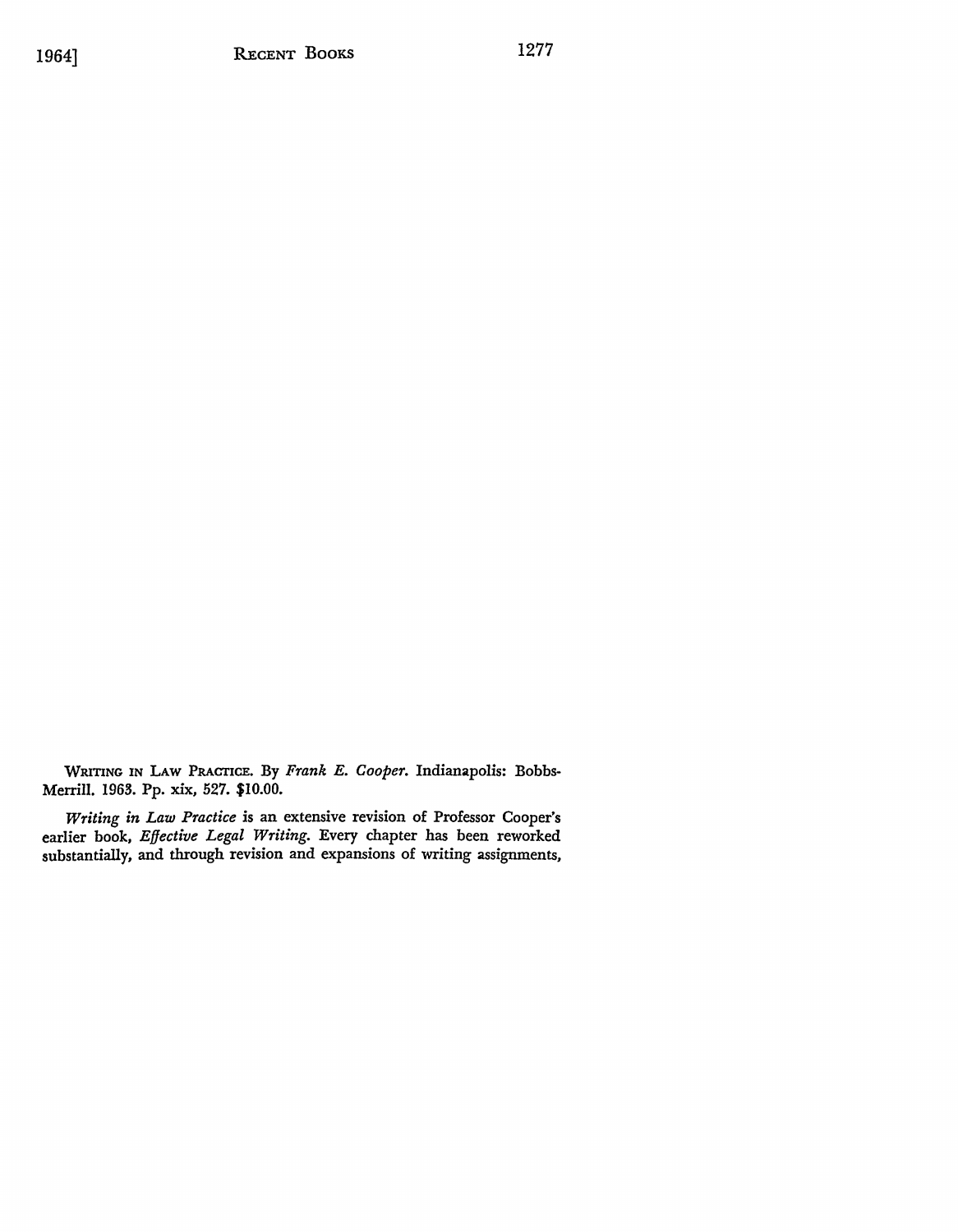the editorial part of the volume is half again as lengthy as the earlier edition. A new chapter appears, introducing the "statement of the issue"-a topic stressed throughout the hook. To the average student, the abundant case illustrations in part I and the editorial section will bring vitality to the numerous suggestions made for improved word usage in brief writing, opinion and letter writing, and the drafting of instruments, pleadings, wills, and statutes. Each chapter contains a number of illustrations which are analyzed and criticized. Drafts of revisions are set out, and drafting assignments appear in each chapter. Moreover, part II forms an assignment supplement of inestimable value, comprising three court records outlined in adequate detail to supply drafting assignments of broad scope adaptable for use in connection with the subjects covered in part I.

In my judgment, the resultant benefit is twofold: (I) the student's attention is riveted upon writing as a force in preventing or resolving actual litigation as graphically laid out before him by Professor Cooper, and (2) by the degree of editorial emphasis upon the statement of the issue, the student finds himself applying the basic message of the casebook system in a practical way.

In chapter outline the book is functionally sound. Thus chapter 1 deals with law as language; chapter 2 carries on this theme with special attention to court prose and judicial statements of issues. Chapter 3 preserves the continuity but probes deeply into the means and tests for extracting and stating the issues of a case, with an abundance of illustration, and chapters 4 and 5 introduce the student to the greener pastures of writing opinions and letters and the drafting of pleadings. Chapters 6 and 7 comprise a sturdy treatment of brief writing, considering separately the statement of facts and the argument of law. Chapters 8 through 10 return to more occupational affairs with proportional division of a hundred pages among contract, **stat**ute, and will drafting. Part II, concluding the book, consists of extracted court filings in two contract proceedings and one tax proceeding.

Many students need to be eased into legal writing, and the practical approach taken by Professor Cooper furnishes leverage in this direction. In part, this *is* observable from the chapter coverage noted. The presentation, through frequent examples from litigation and other aspects of practice, is very instructive.1 Analyses of drafting efforts and omissions in plead-

<sup>1</sup> Lightness of touch is employed, too, in examples such as the following from a counterclaim made by Convair Division of General Dynamics Corporation alleging the plaintiff had not fulfilled his obligation to supply a papier-mache mouse for the dedication of a new airplane. "Said mouse was to be 18 inches high, and to be a gentlemanly and patrician white mouse, well-proportioned and well-groomed, adorned with stylish waistcoat and pink tie, and of such happy and appealing mien as to induce the affectionate regard of all viewers, including maiden mice. Said mouse was further to be represented as tiptoeing quietly and holding one paw delicately over its mouth to illustrate the quietness of the Metropolitan 440 Airliner. . . . In violation of these undertakings and warranties, plaintiff delivered to defendant a monstrous rodent, wholly lacking in patrician qualities, of stupid and moronic mien, possessed of knobby limbs, ill-defined paws and grotesquely lumbering in lieu of delicately tiptoeing. . . ." P. 201.